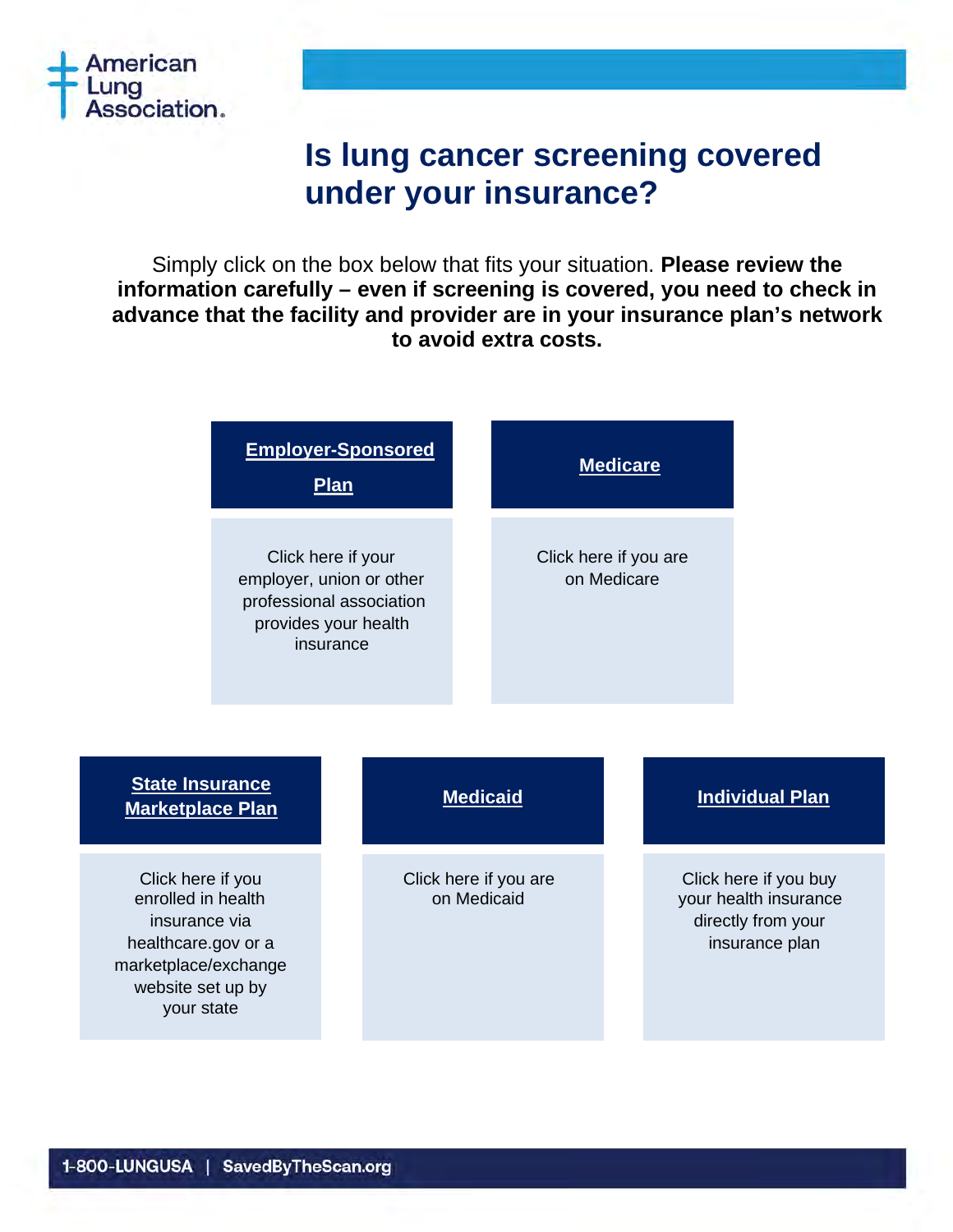

## <span id="page-1-0"></span>**Employer-Sponsored**

#### **You are eligible for initial lung cancer screening coverage\* if you are:**

- Between the ages of 50-80;
- Have a 20 pack-year history of smoking (this means 1 pack a day for 20 years, 2 packs a day for 10 years, etc.); AND
- Are a current smoker, or have quit within the last 15 years

**\*As a result of the Affordable Care Act, most private insurance plans will need to update screening coverage policies to reflect the updated guidelines for plan years after March 31, 2022. Check with your insurance plan to confirm if coverage is already available. If you are between the ages of 55 and 80, have a 30 pack-year history and are a current smoker, or have quit within the last 15 years, your plan should already cover your screening.** 

**Additionally, if your plan is "grandfathered" under the Affordable Care Act, it may not be required to provide lung cancer screening coverage without cost sharing. Check your plan documents to see if your plan is grandfathered. This information should be stated clearly in your member plan literature, but if you are unsure, contact your insurance company.**

#### **Will there be cost sharing?**

You should not be charged a copay, co-insurance or a deductible for screening. Screening should be free to you. However, health plans, may charge patients more if the facility or provider is "out of network." When booking your appointment, check in advance that the facility and providers are "in network" to avoid cost-sharing or talk with your primary care physician about finding a facility and provider that is.

#### **Will there be additional costs?**

There may be additional costs associated with the screening (like facility fees) that are not covered under your insurance. Call your insurance company and find out exact coverage and costs. Visit the [Lung Cancer](http://www.lung.org/lung-health-and-diseases/lung-disease-lookup/lung-cancer/diagnosing-and-treating/insurance-checklist.html) [Screening Insurance Checklist](http://www.lung.org/lung-health-and-diseases/lung-disease-lookup/lung-cancer/diagnosing-and-treating/insurance-checklist.html) to learn more about what questions to ask. Also remember to confirm with your health plan when you book your appointment that the facility and provider are "in network" to avoid additional costs.

For information about lung cancer screening, visit [SavedByTheScan.org.](http://www.savedbythescan.org/)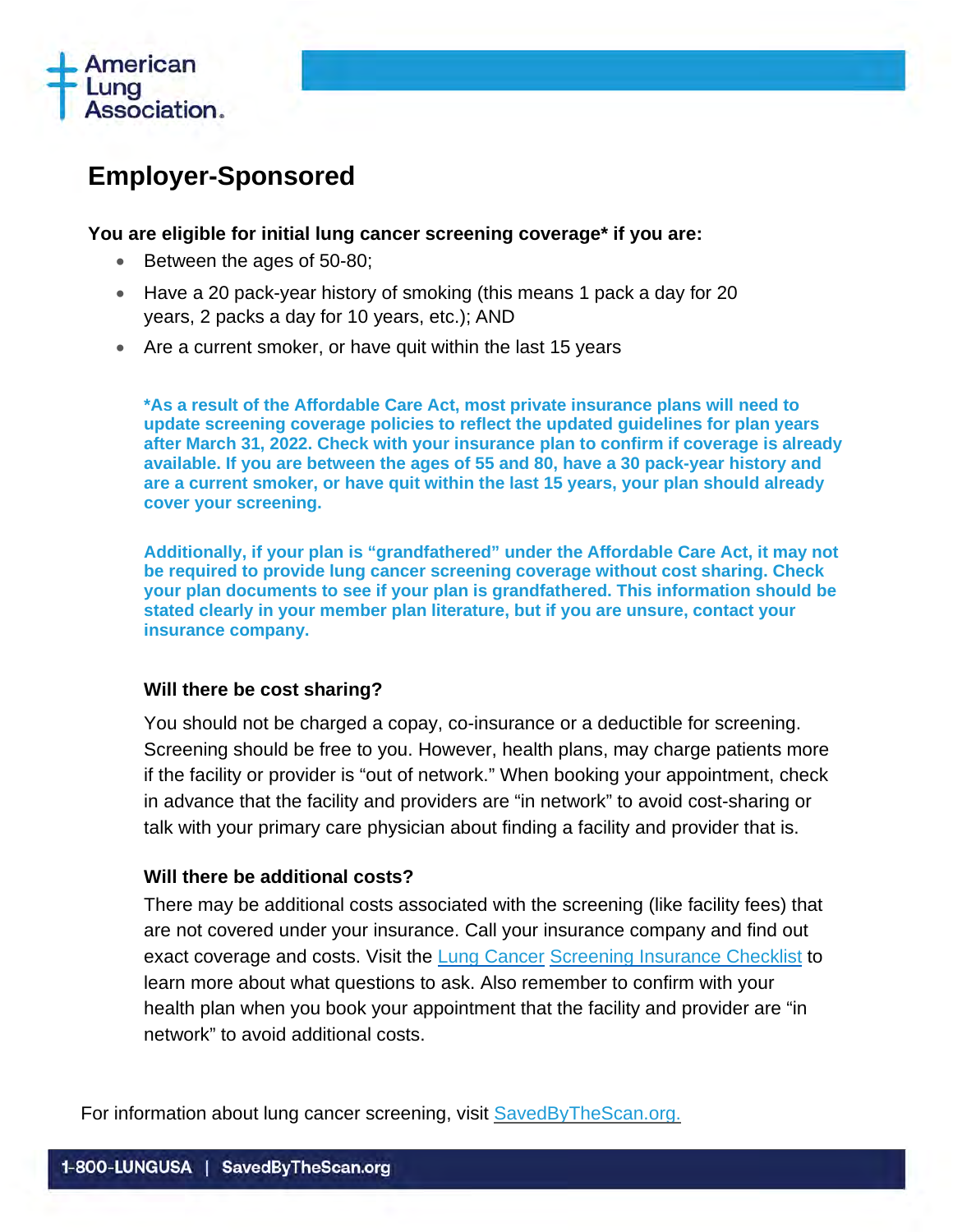

## <span id="page-2-0"></span>**Medicare**

#### **You are eligible for initial lung cancer screening coverage if you are:**

- Between the ages of 55-77;
- Have a 30 pack-year history of smoking (this means 1 pack a day for 30 years, 2 packs a day for 15 years, etc.);
- Are a current smoker, or have quit within the last 15 years; AND
- Have no signs or symptoms of lung cancer

#### **What are the symptoms of lung cancer?**

- A cough that won't go away
- Trouble breathing
- Chest pain
- Fatigue

If you have any of these symptoms, contact your doctor immediately.

#### **Will there be cost sharing?**

You should not be charged a copay, co-insurance or a deductible for screening. Screening should be free to you. However, Medicare may charge patients more if the facility or provider is "out of network." When booking your appointment, check in advance that the facility and providers are "in network" to avoid cost-sharing or talk with your primary care physician about finding a facility and provider that is.

#### **Will there be additional costs?**

There may be additional costs associated with the screening (like facility fees) that are not covered under your insurance. Call your insurance company and find out exact coverage and costs. Visit the [Lung Cancer](http://www.lung.org/lung-health-and-diseases/lung-disease-lookup/lung-cancer/diagnosing-and-treating/insurance-checklist.html) Screening [Insurance Checklist](http://www.lung.org/lung-health-and-diseases/lung-disease-lookup/lung-cancer/diagnosing-and-treating/insurance-checklist.html) to learn more about what questions to ask. Also remember to confirm with your health plan when you book your appointment that the facility and provider are "in network" to avoid additional costs.

(continued)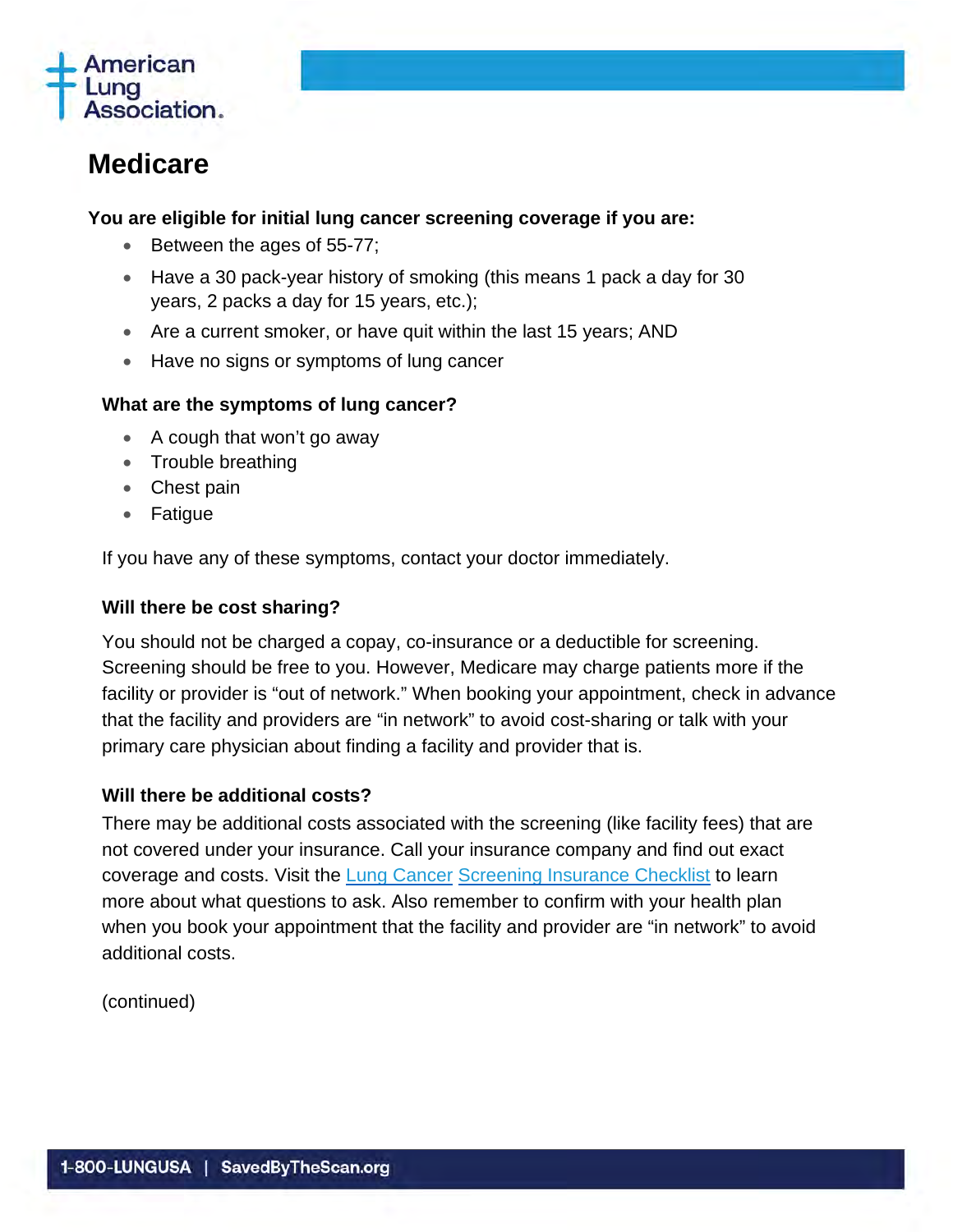

### **Medicare** (continued)

#### *Do You Have a Medicare Advantage Plan (like an HMO)?*

There are several differences for those on Medicare Advantage (MA).

- MA plans may opt to cover screening for those over the age of 78 check with your plan.
- Just like with standard Medicare coverage, your MA plan may charge you if you go to a facility or provider that is "out of network." Check with your plan in advance to avoid extra costs.

For more information about lung cancer screening, visit **SavedByTheScan.org.**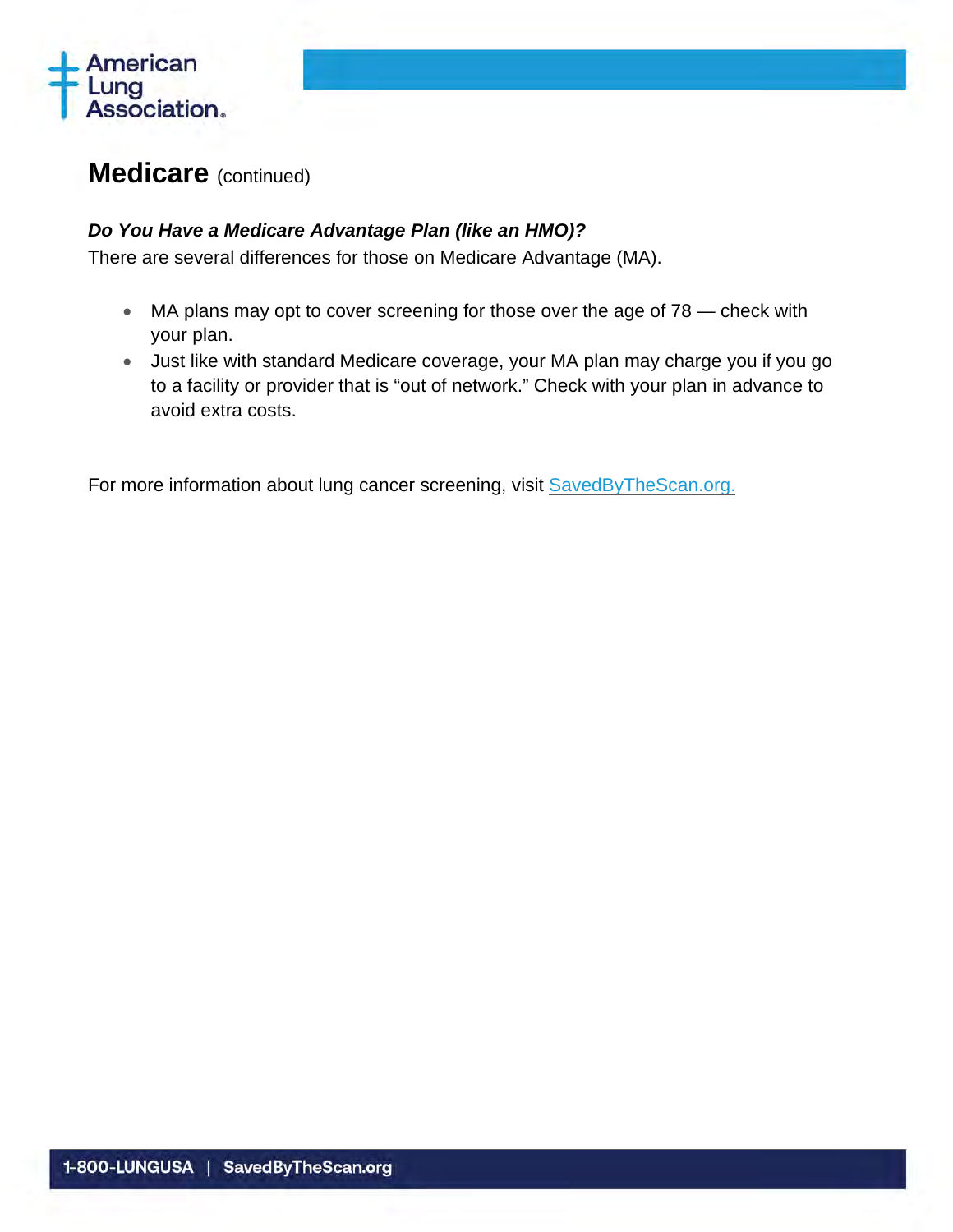

### <span id="page-4-0"></span>**State Health Insurance Marketplace Plan**

#### **You are eligible for initial lung cancer screening coverage\* if you are:**

- Between the ages of 50-80;
- Have a 20 pack-year history of smoking (this means 1 pack a day for 20 years, 2 packs a day for 10 years, etc.); AND
- Are a current smoker, or have quit within the last 15 years

**\*As a result of the Affordable Care Act, most private insurance plans will need to update screening coverage policies to reflect the updated guidelines for plan years after March 31, 2022. Check with your insurance plan to confirm if coverage is already available. If you are between the ages of 55 and 80, have a 30 pack-year history and are a current smoker, or have quit within the last 15 years, your plan should already cover your screening.** 

#### **Will there be cost sharing?**

You should not be charged a copay, co-insurance or a deductible for screening. Screening should be free to you. However, health plans may charge patients more if the facility or provider is "out of network." When booking your appointment, check in advance that the facility and providers are "in network" to avoid cost-sharing or talk with your primary care physician about finding a facility and provider that is.

#### **Will there be additional costs?**

There may be additional costs associated with the screening (like facility fees) that are not covered under your insurance. Call your insurance company and find out exact coverage and costs. Visit the [Lung Cancer](http://www.lung.org/lung-health-and-diseases/lung-disease-lookup/lung-cancer/diagnosing-and-treating/insurance-checklist.html) [Screening Insurance Checklist](http://www.lung.org/lung-health-and-diseases/lung-disease-lookup/lung-cancer/diagnosing-and-treating/insurance-checklist.html) to learn more about what questions to ask. Also remember to confirm with your health plan when you book your appointment that the facility and provider are "in network" to avoid additional costs.

For more information about lung cancer screening, visit SavedByTheScan.org.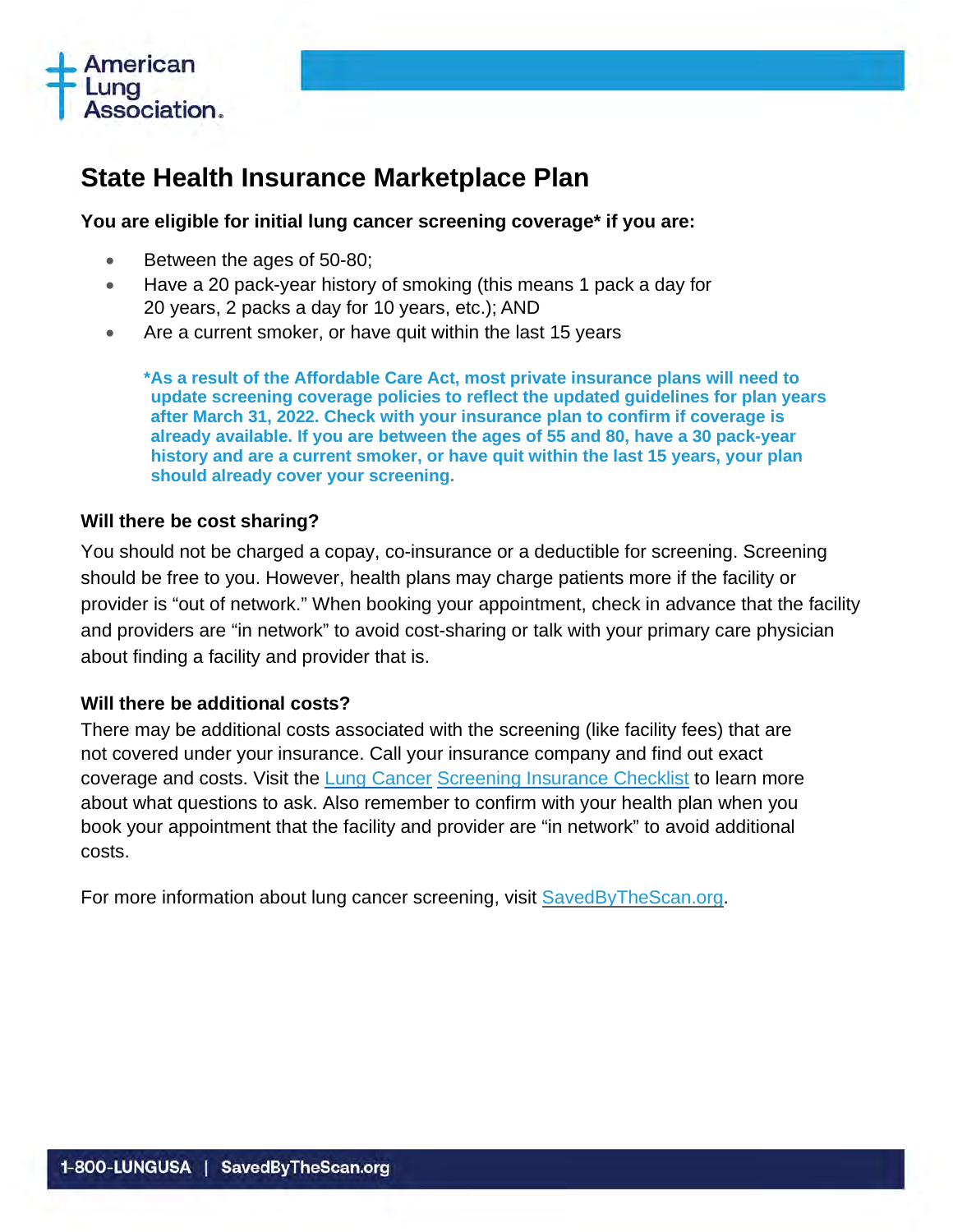

### <span id="page-5-0"></span>**Medicaid**

Coverage of lung cancer screening in Medicaid varies by state. Contact your Medicaid program or managed care plan to find out if lung cancer screening is covered for you. Be sure to find out what the eligibility criteria are; if you will have to pay a copay or other fees; and if there are certain doctors or facilities you must use to receive screening.

For more information about lung cancer screening, visit SavedByTheScan.or[g.](http://www.lung.org/lcscreening)